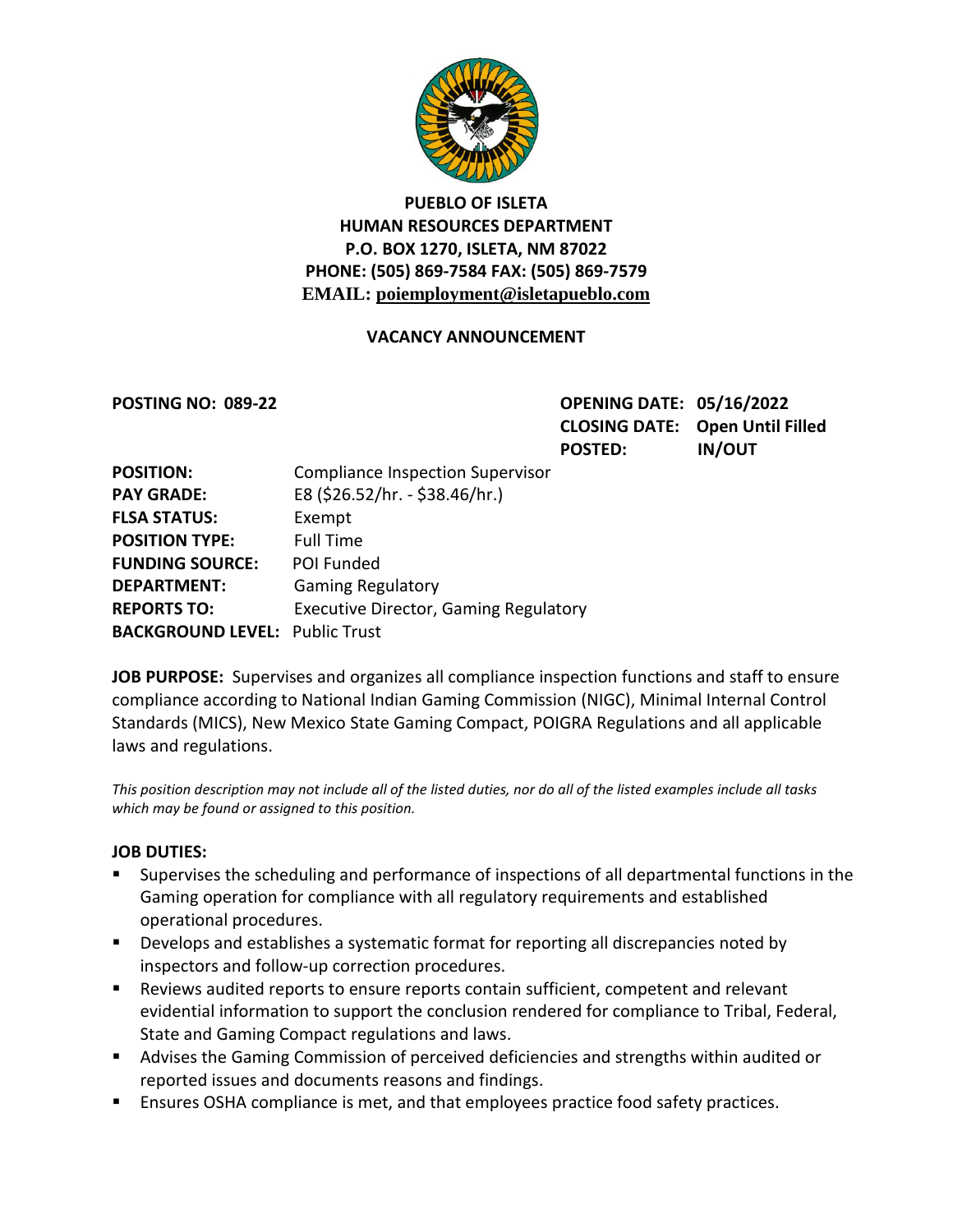- Reviews casino promotions, policies, and standard operating procedures; makes recommendations for approval or non-approval.
- Ensures gaming software is tested and controlled for gaming integrity.
- Reviews transactions, documents, records, reports and methods utilized in audits for accuracy and effectiveness.
- **Develops audit reports and recommends corrective action of non-compliance issues; submits** audit results for review; follows-up on previous areas of non-compliance to assure corrective actions were implemented.
- Conducts interviews of gaming staff and management as required.
- Reviews and evaluates compliance exception issues provided by external and internal sources, including Commission members, and audit functions.
- Assists in the investigation process when improprieties are identified, furnishing and providing testimony as required.
- **Monitors case files for all inspections.**
- Maintains current working knowledge of trends in gaming, and regulatory and compliance requirements.
- Generates reports using supporting documentation, reasons, findings and conclusions as requested by the Executive Director, Gaming Commission or other departments.
- **Hosts regular staff meetings to ensure communication among staff regarding inspection** activities.
- **E** Enhances professional growth and development through participation in seminars, educational workshops, classes and conferences.
- Maintains confidentiality of all privileged information.
- **Performs other duties as assigned.**

### **SUPERVISION RESPONSIBILITIES:**

- Supervises compliance staff; provides coaching, counseling, training and feedback to employees; assigns, reviews, and delegates work and job responsibilities to designated staff.
- Assists in hiring, evaluating, disciplining, and developing staff.
- Coordinates training and continuing education for staff.

# **MINIMUM QUALIFICATIONS/REQUIREMENTS:**

- Bachelor's Degree in Law Enforcement or closely related.
- **Five years' experience in gaming facility inspection, law enforcement or other regulatory** environment including one year in a supervisory capacity; or equivalent combination of education and experience.
- Valid New Mexico driver's license with ability to meet Pueblo of Isleta liability insurance requirements and maintain eligibility for insurance.
- **Must pass background check for position.**
- **Must be able to comply with the Pueblo of Isleta Drug Free Workplace policies.**

### **KNOWLEDGE, SKILL AND ABILITY REQUIREMENTS:**

- Knowledge of traditional form of government and Pueblo customs and traditions.
- Knowledge of the functions and structure of the Pueblo of Isleta.
- Knowledge of federal, state, and Indian gaming regulations.
- Knowledge of effective principles and practices of management and supervision.